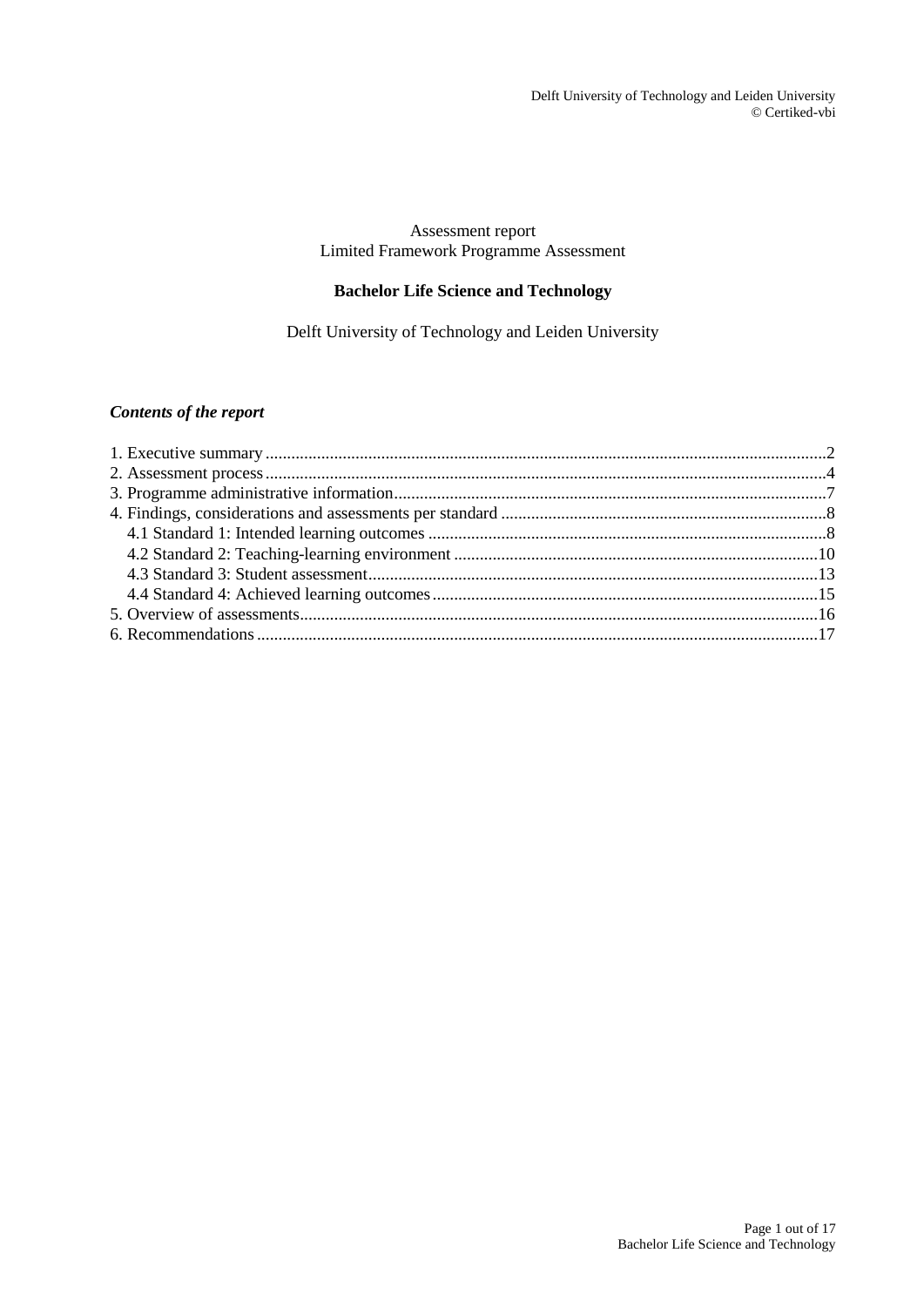## <span id="page-1-0"></span>**1. Executive summary**

In this executive summary, the panel presents the main considerations which led to the assessment of the quality of the joint-degree Bachelor Life Science and Technology programme of Delft University of Technology and Leiden University. The programme was assessed according to the standards of the limited framework, as laid down in the NVAO Assessment framework for the higher education accreditation system of the Netherlands, published on 20 December 2016 (Staatscourant nr. 69458).

The panel considers the collaboration between both Faculties of Delft University of Technology and Leiden University to be well-organised and effective. The panel welcomes the Universities' initiatives to offer broad bachelor programmes, allowing students to acquire comprehensive and in-depth education in the chemical sciences domain and to select among a range of master programmes of Dutch universities to specialise in. The panel understands and supports the programme position to educate students to continue their studies at master level rather than to enter the labour market.

The panel regards the programme objectives to be sound and appreciates these. They introduce students to the chemical engineering for life sciences domain and educate them well in the molecular life sciences, chemical biology and biotechnology disciplines. The programme is modern and up-to-date and is aligned with relevant societal trends. The panel regards the programme profile to be well-delineated, but suggests to articulate this more clearly, by comparison to other Dutch and foreign programmes.

The objectives of the programme are within the boundaries of the domain-specific reference framework for academic chemical sciences programmes. The panel appreciates the efforts by the joint programmes in chemical sciences in the Netherlands to draft this framework and regards this to be a sound and up-to-date description of this domain. The profile of this Delft University of Technology and Leiden University programme may be clearly distinguished within the framework.

The intended learning outcomes meet the programme objectives and are very clear as well as up-to-date. They conform to the bachelor level.

The panel is pleased to see the substantial number of incoming students in the programme and notes this number being within programme capacity limits.

The curriculum matches the intended learning outcomes. The panel is very positive about the contents of the curriculum, the courses offering a solid foundation in subjects in molecular life sciences, chemical biology and biotechnology. The panel especially very much appreciates the balance of breadth and depth in the curriculum. In addition, the curriculum is up-to-date and includes new trends in this field. The curriculum is coherent and structured well along the learning trajectories. The panel regards the learning trajectories as being well-designed, and appreciates the transferable skills learning trajectory.

The lecturers in the programme are well-reputed researchers and skilled teachers. The panel regards the lecturers to be motivated and considers their educational capabilities to be up to standard. The panel notes sufficient numbers of teaching assistants being available to balance the lecturers' workload.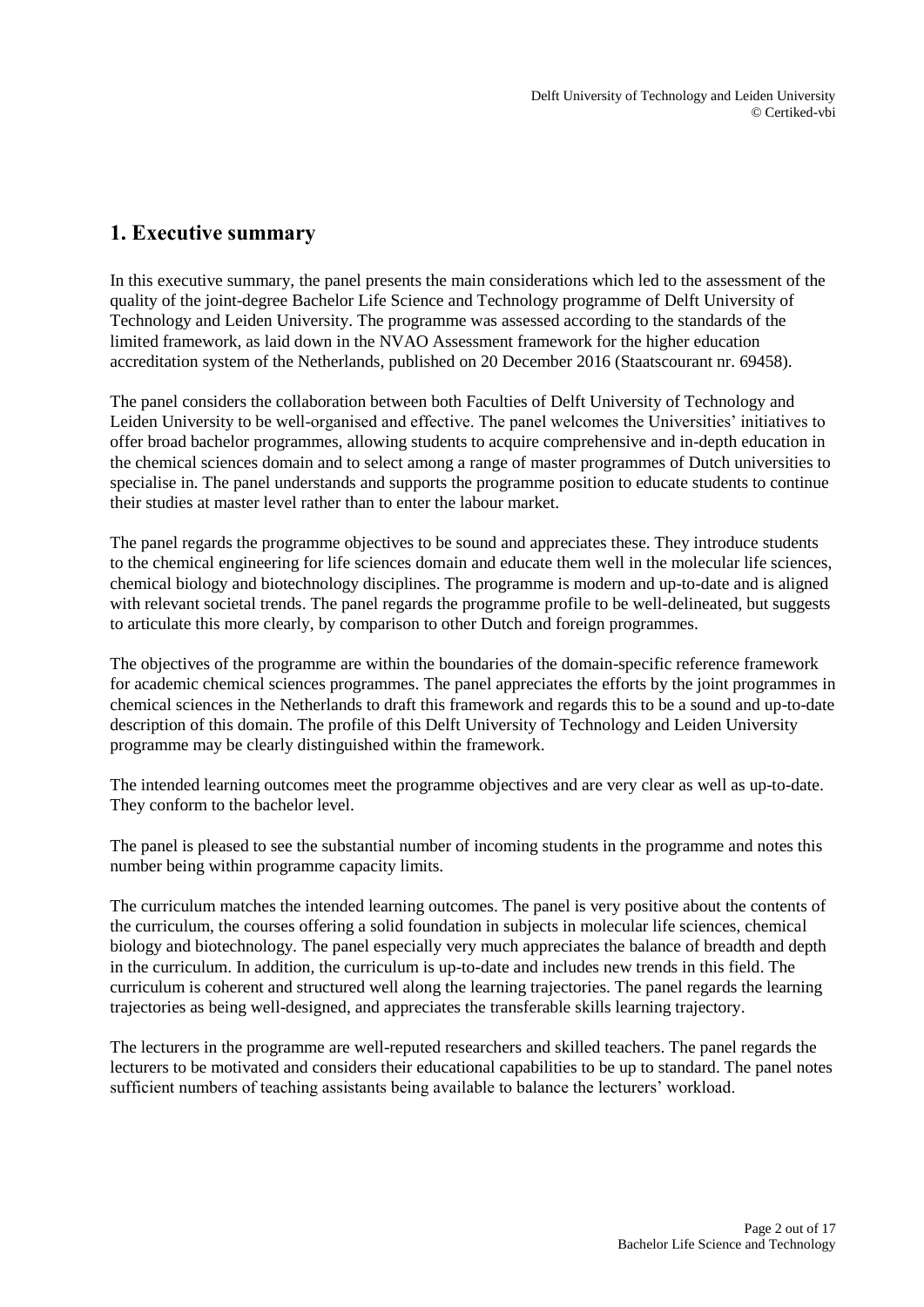The programme entry requirements and admission procedures are appropriate. The panel advises to make study-choice check activities compulsory, in order to admit more students having the motivation and capacities to complete the programme.

The educational concept and study methods are appropriate, promoting students-activating learning. New study methods are introduced at a satisfactory pace. The number of practical courses in the curriculum is adequate, these courses being well-organised. The students-to-staff ratio and the number of hours of faceto-face education in the programme meet the standards. The academic counsellor and the student mentors ensure adequate study guidance. Although the programme is challenging, the panel regards it to be feasible and the study load to be evenly distributed. The panel supports the completion rate target figures, set by programme management.

The panel regards the examination and assessment regulations for the programme to be appropriate. The examination methods in the programme are adequate, being consistent with the course goals and contents. The measures being taken to counter free-riding in group assignments are positive. The panel advises to have all Bachelor final projects and written assignments checked for fraud and plagiarism, like programme management intends to do. The supervision and assessment processes for the Bachelor final projects are well-organised. The panel welcomes the rubrics scoring form and the academic skills being assessed in the project. Measures have been taken to ensure the validity, reliability and transparency of examinations and assessments. The panel observes, however, these measures not being systematically followed through by examiners. Although the position and authority of the Board of Examiners are adequate, the panel proposes the Board to be more pro-active in enforcing the examination and assessment procedures.

The panel regards the course examinations to be up to standard. The Bachelor final projects definitely meet the requirements of this programme. The panel found some of the grades awarded to these projects by the programme examiners to be somewhat high.

The panel is convinced that students having completed the programme reached the intended learning outcomes and regards the graduates of this programme to be well prepared to continue their studies at master level in this domain.

The panel which conducted the assessment of the joint-degree Bachelor Life Science and Technology programme of Delft University of Technology and Leiden University assesses this programme to meet the standards of the limited framework, as laid down in the NVAO Assessment framework for the higher education accreditation system of the Netherlands, judging the programme to be satisfactory. Therefore, the panel recommends NVAO to accredit this programme.

Rotterdam, 7 March 2019

Prof. dr. M.A. Cohen Stuart drs. W. Vercouteren (panel chair) (panel secretary)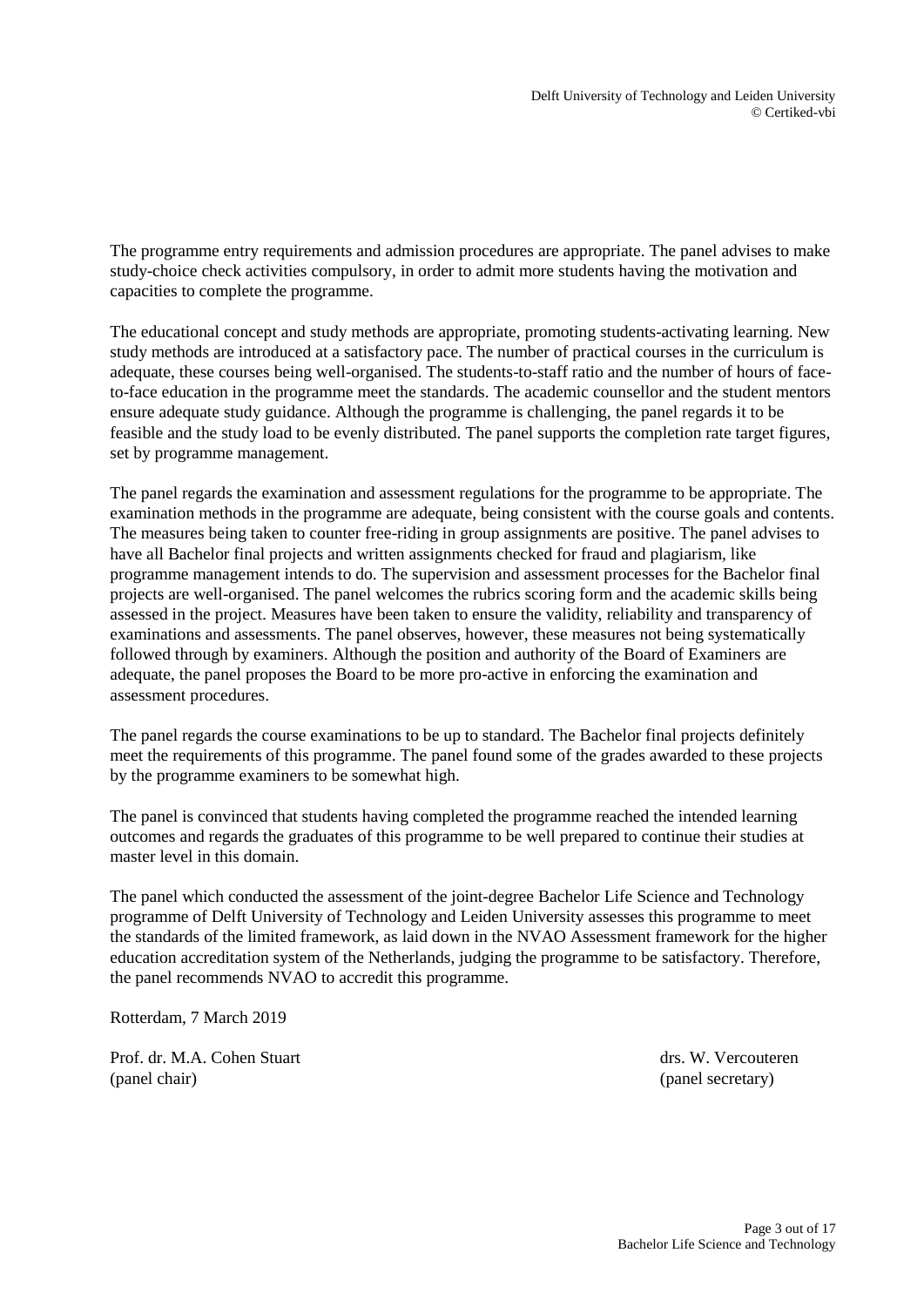## <span id="page-3-0"></span>**2. Assessment process**

The evaluation agency Certiked VBI received the request by Delft University of Technology and Leiden University to support the limited framework programme assessment process for the joint-degree Bachelor Life Science and Technology programme of these Universities. The objective of the programme assessment process was to assess whether the programme would conform to the standards of the limited framework, as laid down in the NVAO Assessment framework for the higher education accreditation system of the Netherlands, published on 20 December 2016 (Staatscourant nr. 69458).

Management of the programmes in the assessment cluster WO Scheikunde convened to discuss the composition of the assessment panel and to draft the list of candidates.

Having conferred with management of the Bachelor Life Science and Technology programme of Delft University of Technology and Leiden University, Certiked invited candidate panel members to sit on the assessment panel. The panel members agreed to do so. The panel composition was as follows:

- Prof. dr. M.A. Cohen Stuart, professor emeritus, chair of Physical Chemistry & Colloid Chemistry, Wageningen University, professor emeritus of Physical Surface Chemistry, University of Twente, professor East China University of Science and Technology, Shanghai, China (panel chair);
- Prof. dr. A.H.T. Boyen, associate professor emeritus, Faculty of Sciences and Bio-engineering Sciences, Faculty of Medicine and Pharmacy, Vrije Universiteit Brussel (panel member);
- Prof. dr. ir. G.B. Marin, professor of Chemical Reaction Engineering, head Laboratory for Chemical Technology, Ghent University (panel member);
- Prof. dr. R.M.J. Liskamp, professor, chair Chemical Biology and Medicinal Chemistry, School of Chemistry, University of Glasgow, United Kingdom, professor of Molecular Medicinal Chemistry, Utrecht University (panel member);
- **Drs. O. de Vreede, head Innovation and Human Capital, VNCI, Association of the Dutch Chemical** Industry (panel member);
- A.E.M. Melcherts BSc, student Master in Nanomaterials Science, Utrecht University (student member).

On behalf of Certiked, drs. W. Vercouteren served as the process coordinator and secretary in the assessment process.

All panel members and the secretary confirmed in writing being impartial with regard to the programme to be assessed and observing the rules of confidentiality. Having obtained the authorisation by the University, Certiked requested the approval of NVAO of the proposed panel to conduct the assessment. NVAO have given their approval.

To prepare the assessment process, the process coordinator convened with management of the programme to discuss the outline of the self-assessment report, the subjects to be addressed in this report and the site visit schedule. In addition, the planning of the activities in preparation of the site visit were discussed. In the course of the process preparing for the site visit, programme management and the Certiked process coordinator regularly had contact to fine-tune the process. The activities prior to the site visit have been performed as planned. Programme management approved of the site visit schedule.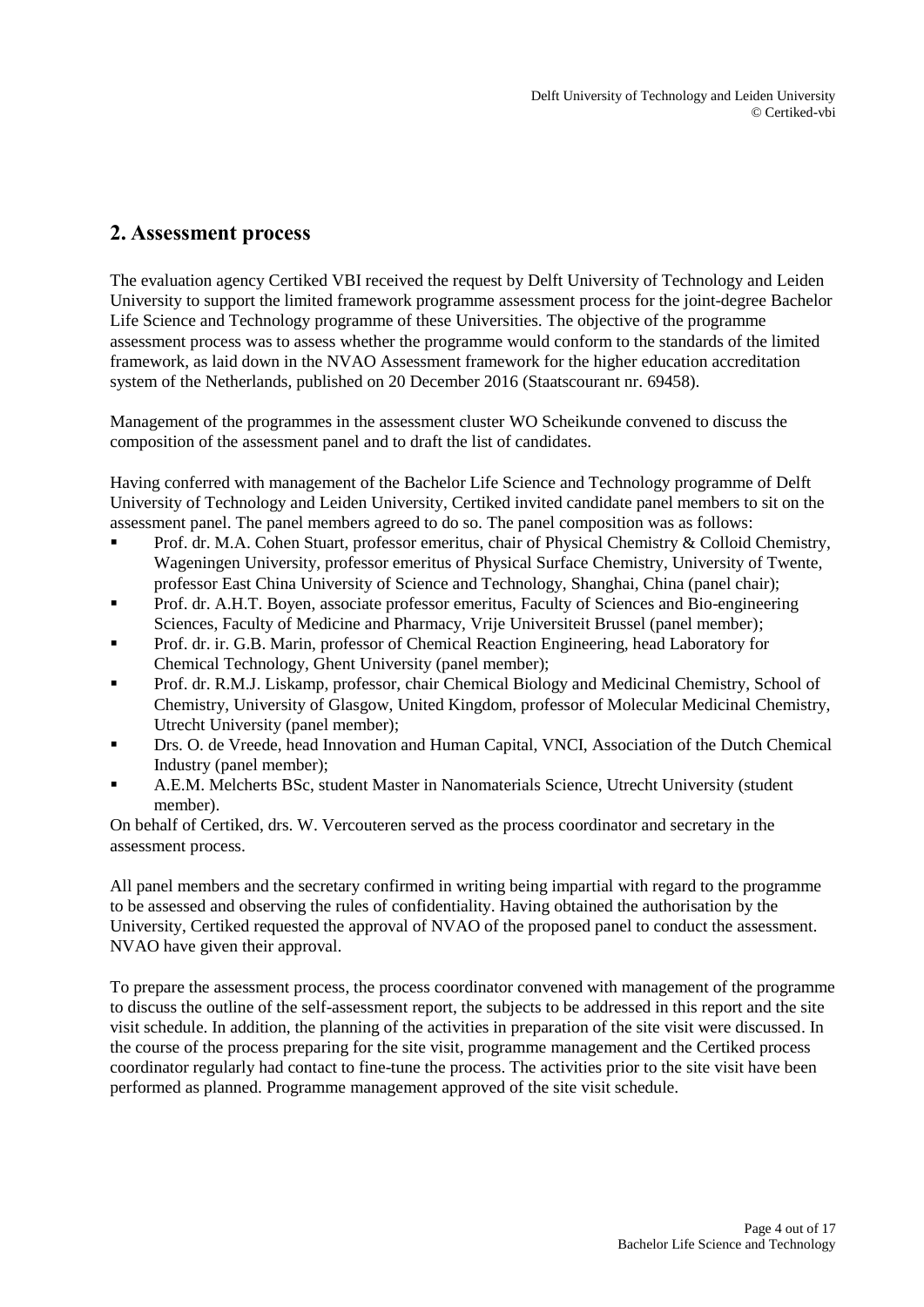Well in advance of the site visit date, programme management sent the list of final projects of graduates of the programme of the most recent years. Acting on behalf of the assessment panel, the process coordinator selected the theses of 15 graduates from the last few years. The grade distribution in the selection was ensured to conform to the grade distribution in the list, sent by programme management.

The panel chair and the panel members were sent the self-assessment report of the programme, including appendices. In the self-assessment report, the student chapter was included. In addition, the expert panel members were forwarded a number of theses of the programme graduates, these theses being part of the selection made by the process coordinator.

Several weeks before the site visit date, the assessment panel chair and the process coordinator met to discuss the self-assessment report provided by programme management, the procedures regarding the assessment process and the site visit schedule. In this meeting, the profile of panel chairs of NVAO was discussed as well. The panel chair was informed about the competencies, listed in the profile. Documents pertaining to a number of these competencies were presented to the panel chair. The meeting between the panel chair and the process coordinator served as the briefing for panel chairs, as meant in the NVAO profile of panel chairs.

Prior to the date of the site visit, all panel members sent in their preliminary findings, based on the selfassessment report and the final projects studied, and a number of questions to be put to the programme representatives on the day of the site visit. The panel secretary summarised this information, compiling a list of questions, which served as a starting point for the discussions with the programme representatives during the site visit.

Shortly before the site visit date, the complete panel met to go over the preliminary findings concerning the quality of the programme. During this preliminary meeting, the preliminary findings of the panel members, including those about the theses were discussed. The procedures to be adopted during the site visit, including the questions to be put to the programme representatives on the basis of the list compiled, were discussed as well.

On 27 September 2018, the panel conducted the site visit on the Delft University of Technology campus. The site visit schedule was as planned. In a number of separate sessions, the panel was given the opportunity to meet with the representatives of the Faculties of both universities, programme management, Board of Examiners members, lecturers and final projects examiners, and students and alumni.

In a closed session at the end of the site visit, the panel considered every one of the findings, weighed the considerations and arrived at conclusions with regard to the quality of the programme. At the end of the site visit, the panel chair presented a broad outline of the considerations and conclusions to programme representatives.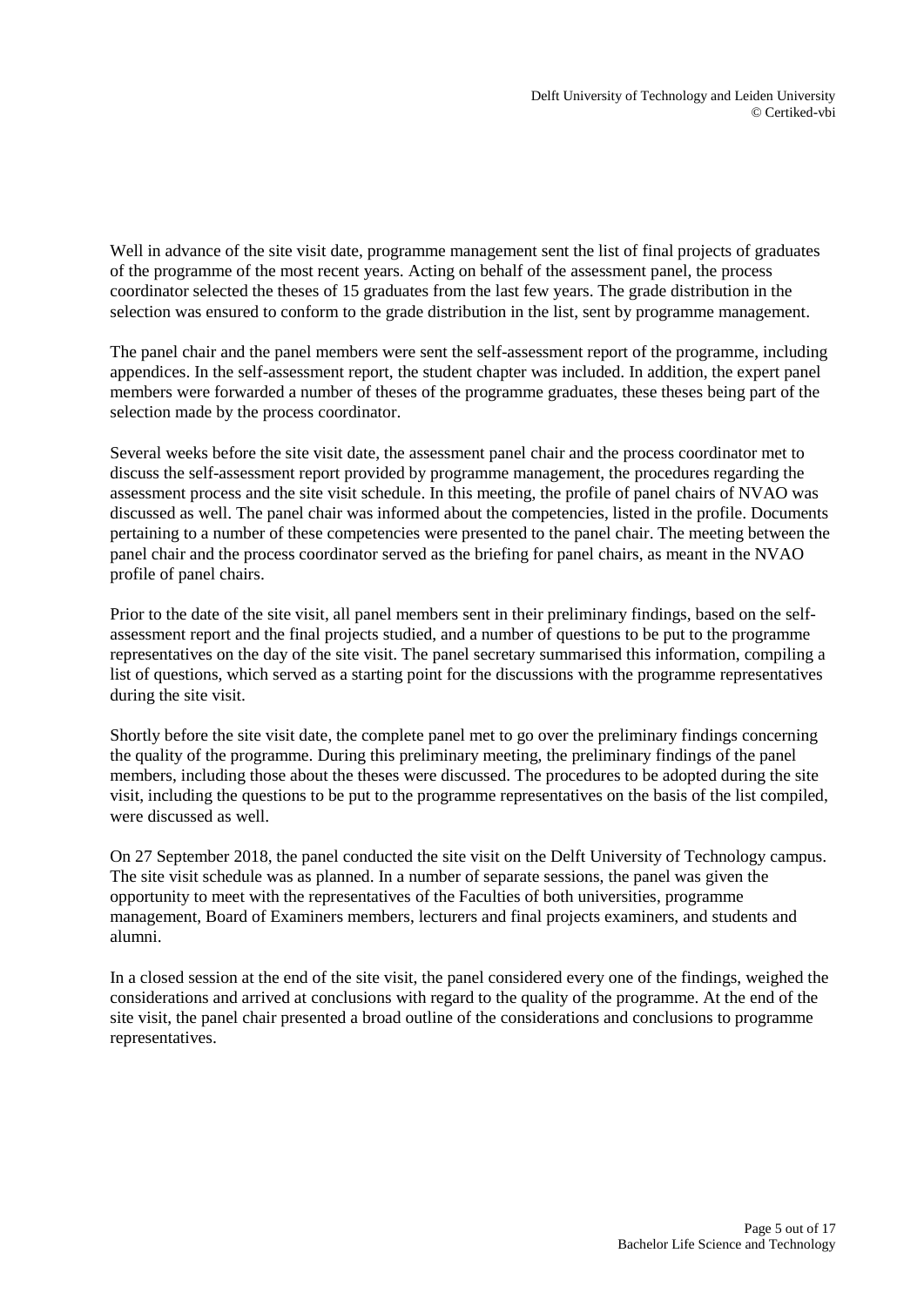The assessment draft report was finalised by the secretary, having taken into account the findings and considerations of the panel. The draft report was sent to the panel members, who studied it and made a number of changes. Thereupon, the secretary edited the final report. This report was presented to programme management to be corrected for factual inaccuracies. Programme management were given two weeks to respond. Having been corrected for these factual inaccuracies, the Certiked bureau sent the report to the Board of Delft University of Technology, being the administrative host institution for this programme, to accompany their request for re-accreditation of this programme.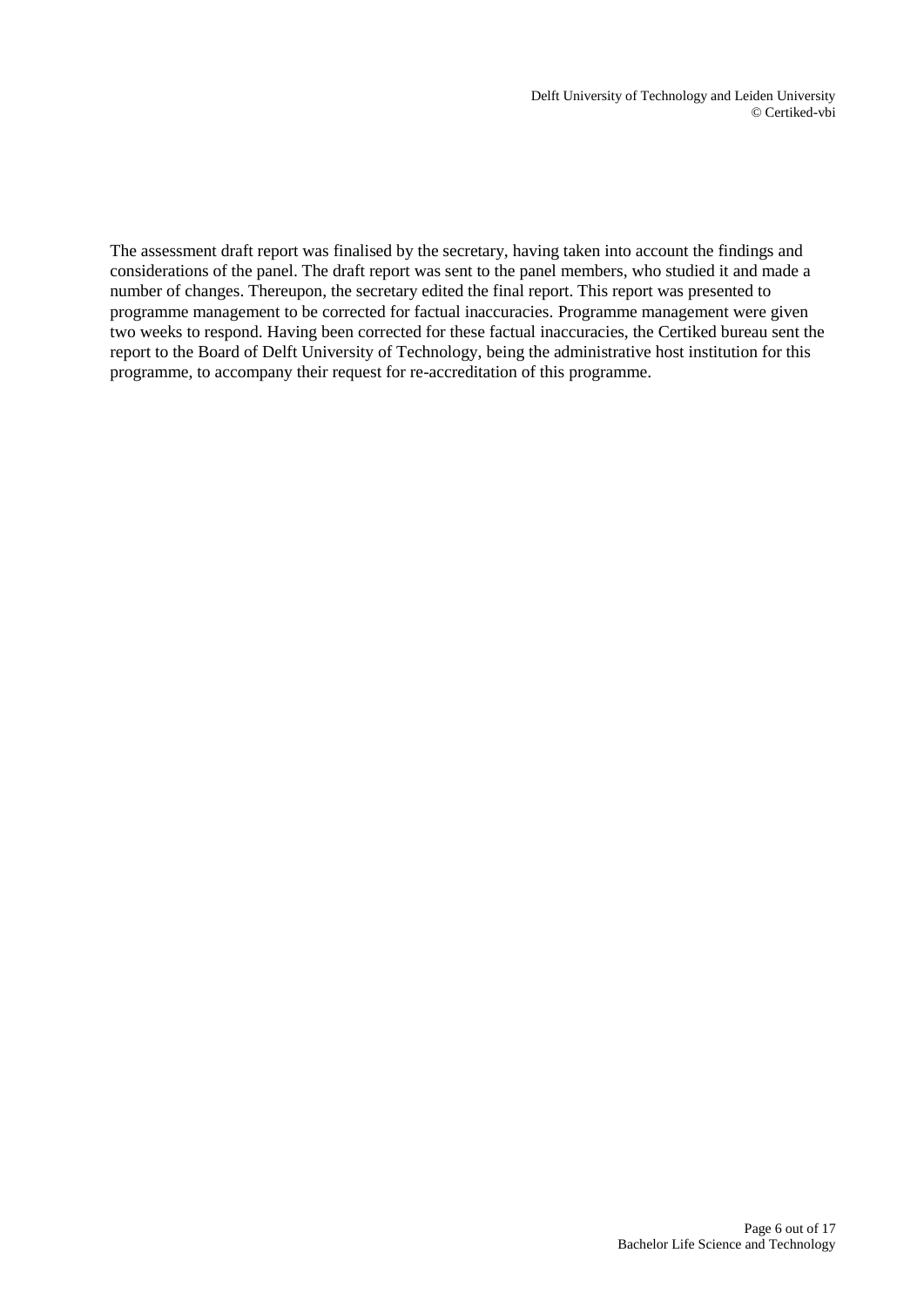# <span id="page-6-0"></span>**3. Programme administrative information**

|                                                 | Name programme in CROHO: B Life Science and Technology              |  |  |
|-------------------------------------------------|---------------------------------------------------------------------|--|--|
| Orientation, level programme: Academic Bachelor |                                                                     |  |  |
| Grade:                                          | <b>BSc</b>                                                          |  |  |
| Number of credits:                              | 180 EC                                                              |  |  |
| Specialisations:                                | N.A.                                                                |  |  |
| Location:                                       | Delft, Leiden                                                       |  |  |
| Mode of study:                                  | Full-time (language of instruction Dutch)                           |  |  |
| Registration in CROHO:                          | 21PF-55010/21PB-55010                                               |  |  |
| Name of institutions:                           | Delft University of Technology ("penvoerder") and Leiden University |  |  |
| Status of institutions:                         | Government-funded Universities                                      |  |  |
| Institutions' quality assurance: Approved       |                                                                     |  |  |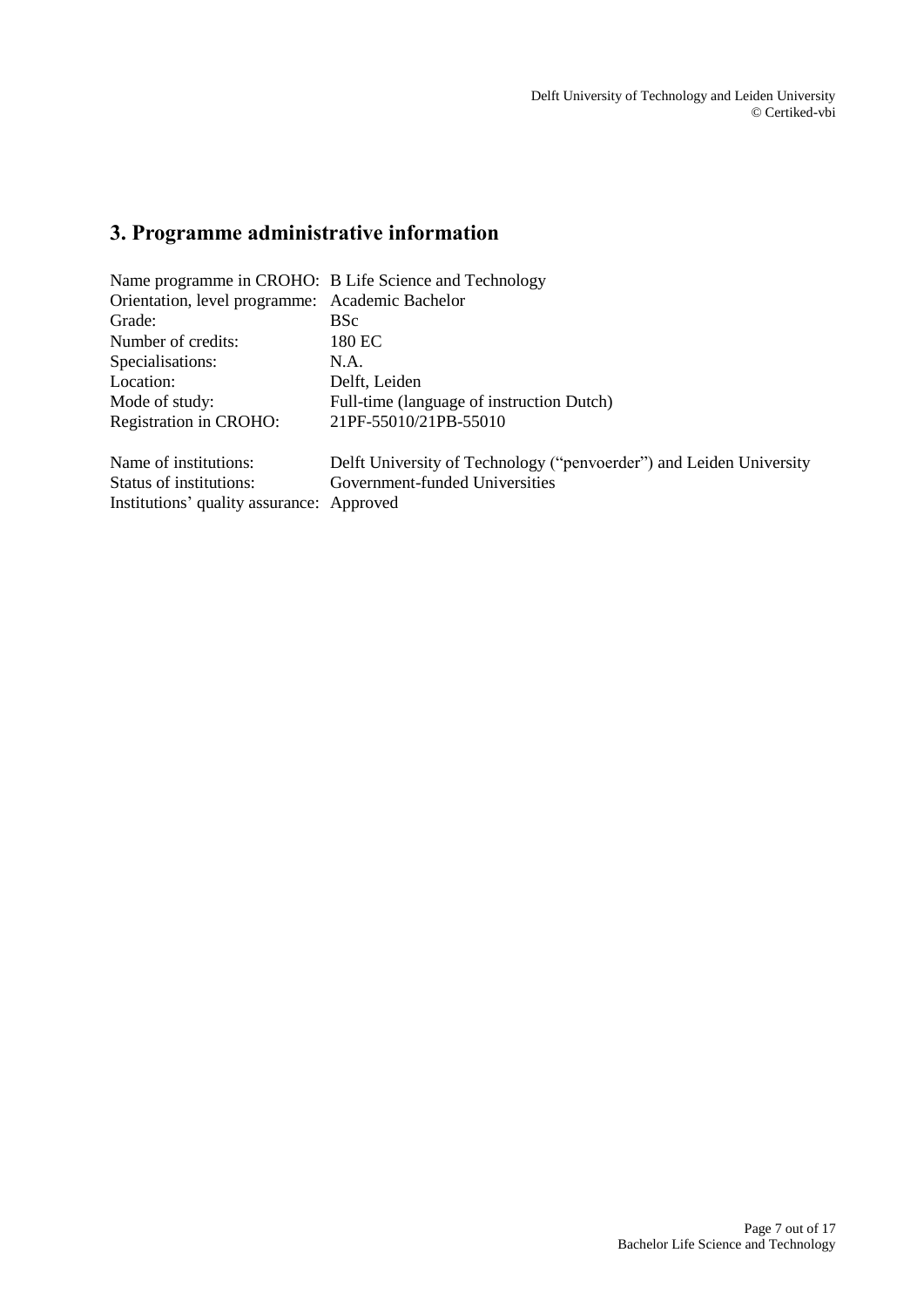## <span id="page-7-0"></span>**4. Findings, considerations and assessments per standard**

### <span id="page-7-1"></span>**4.1 Standard 1: Intended learning outcomes**

The intended learning outcomes tie in with the level and orientation of the programme; they are geared to the expectations of the professional field, the discipline, and international requirements.

#### *Findings*

The joint-degree Bachelor Life Science and Technology programme is offered by the Faculty of Applied Sciences of Delft University of Technology and the Faculty of Science of Leiden University, Delft University of Technology being the administrative host institution. The cooperation of the Universities is governed by the cooperation agreement, drafted by them. The Boards of the Faculties mentioned are jointly responsible for the programme quality. The director of studies of the programme is appointed by the deans of both Faculties. Being assisted by the programme coordinator and the academic counsellor, he takes care of programme management. For the programme, one set of Teaching and Examination Regulations applies. The Board of Studies, consisting of an equal number of lecturers and students, advises programme management on quality issues. The Board of Examiners has the authority to ensure the quality of examinations and assessments of the programme. Members of the Board of Studies and the Board of Examiners are appointed by the Faculty Boards of both Universities.

The joint-degree programmes Bachelor Life Science and Technology and Bachelor Molecular Science and Technology allow the two Universities to offer the full spectre of subjects in the chemical sciences disciplines at bachelor level. Having completed the bachelor programme, students may specialise in one of the master programmes offered by Universities in these disciplines.

The Bachelor Life Science and Technology programme is a three-year, research-based, broad bachelor programme, covering the molecular life sciences, chemical biology and biotechnology disciplines. The programme objectives are to educate students in scientific knowledge, understanding and skills in these disciplines, to train them to contribute, under supervision, to identify, formulate and solve problems in these domains, and to prepare them for master programmes in these disciplines. Students are taught to understand subjects in societal relevant fields of health and disease and environment and sustainability from multidisciplinary angles.

The objectives of the programme conform to the domain-specific reference framework for the chemical sciences in the Netherlands, which has been drafted by the joint programmes of this assessment cluster in the Netherlands. In this domain-specific framework, reference has been made to international frameworks and benchmark statements. This Delft University of Technology and Leiden University programme may be regarded as being positioned at the intersection of the chemistry, chemical engineering and molecular life sciences sub-domains of chemical sciences. Programme management compared the programme to other, similar programmes in the Netherlands.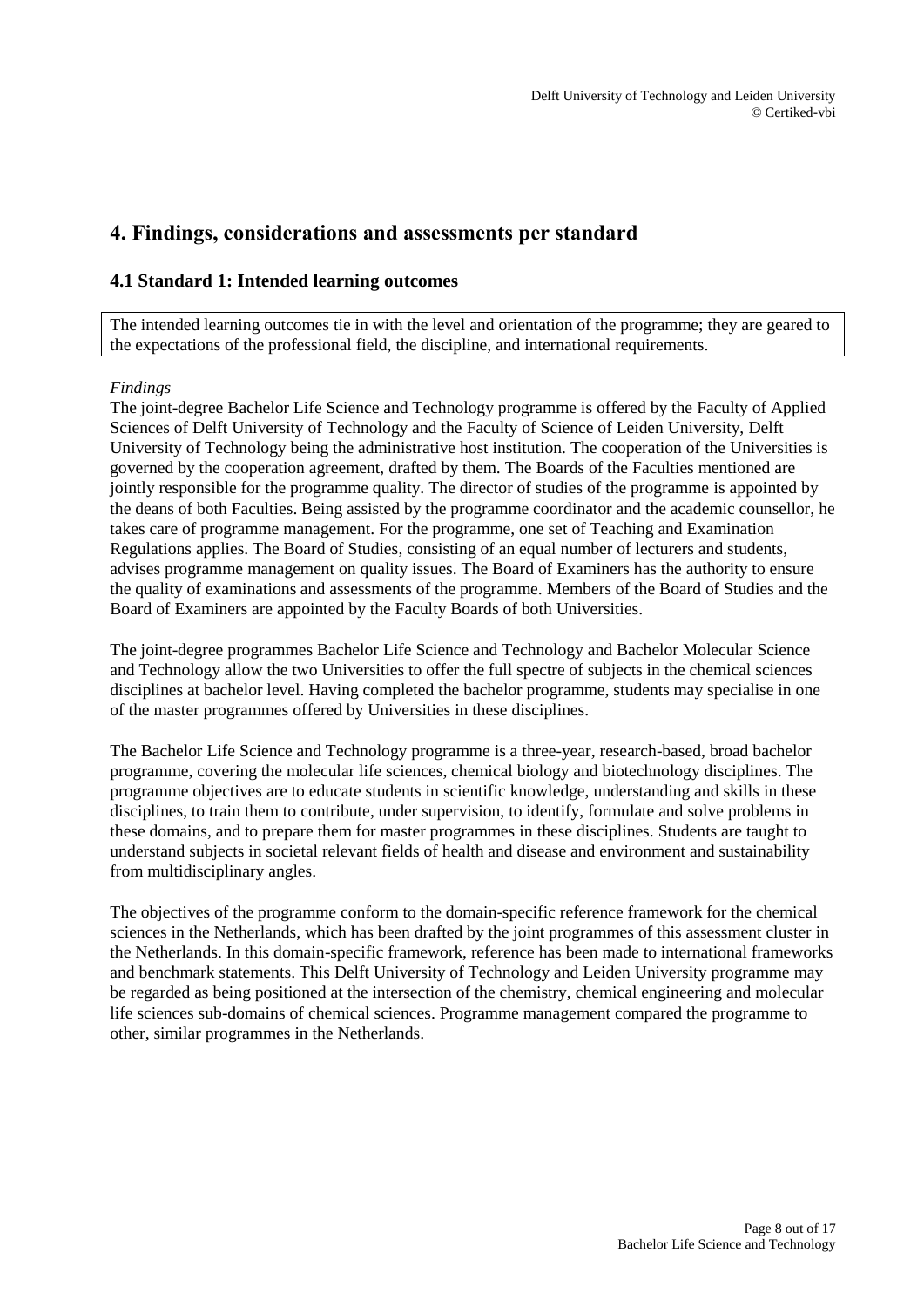The programme aims primarily to prepare students for studies at master level in molecular life sciences, chemical biology or bio-engineering, such as the Master Life Science and Technology programmes of Delft University of Technology or Leiden University.

The objectives have been translated into the intended learning outcomes of the programme. The intended learning outcomes specify, among others, knowledge and understanding of life sciences, chemical biology and biotechnology basic concepts and principles, research knowledge and skills in these domains, analysing and interpreting scientific problems, academic skills, such as communication and collaboration skills, reflection on social, scientific and ethical issues and competences for continuing education.

Programme management demonstrated the intended learning outcomes to meet the Dublin descriptors, showing these to match the bachelor level.

#### *Considerations*

The panel considers the collaboration between both Faculties of Delft University of Technology and Leiden University to be well-organised and effective. The panel welcomes the Universities' initiatives to offer broad bachelor programmes, allowing students to acquire comprehensive and in-depth education in the chemical sciences domain and allowing them to select among a range of master programmes of Dutch universities to specialise in.

The panel considers the objectives of the programme to be sound. The panel appreciates these objectives, introducing students to the chemical engineering for life sciences domain and educating them well in the molecular life sciences, chemical biology and biotechnology disciplines. The panel regards the programme to be modern and up-to-date and to be aligned with relevant societal trends. The panel considers the programme profile to be well-delineated, but suggests to articulate this profile more clearly, in comparison to other Dutch and foreign programmes.

The objectives of the programme are within the boundaries of the domain-specific reference framework for academic chemical sciences programmes. The panel appreciates the efforts by the joint programmes in chemical sciences in the Netherlands to draft this framework and regards this to be a sound and up-to-date description of this domain. The profile of this Delft University of Technology and Leiden University programme may be clearly distinguished within the framework.

The panel understands and supports the programme position to educate students to continue their studies at master level rather than to enter the labour market.

The objectives have been well-translated into the programme intended learning outcomes. The panel finds the intended learning outcomes to be very clear and up-to-date. The intended learning outcomes conform to the bachelor level.

#### *Assessment of this standard*

These considerations have led the assessment panel to assess standard 1, Intended learning outcomes, to be good.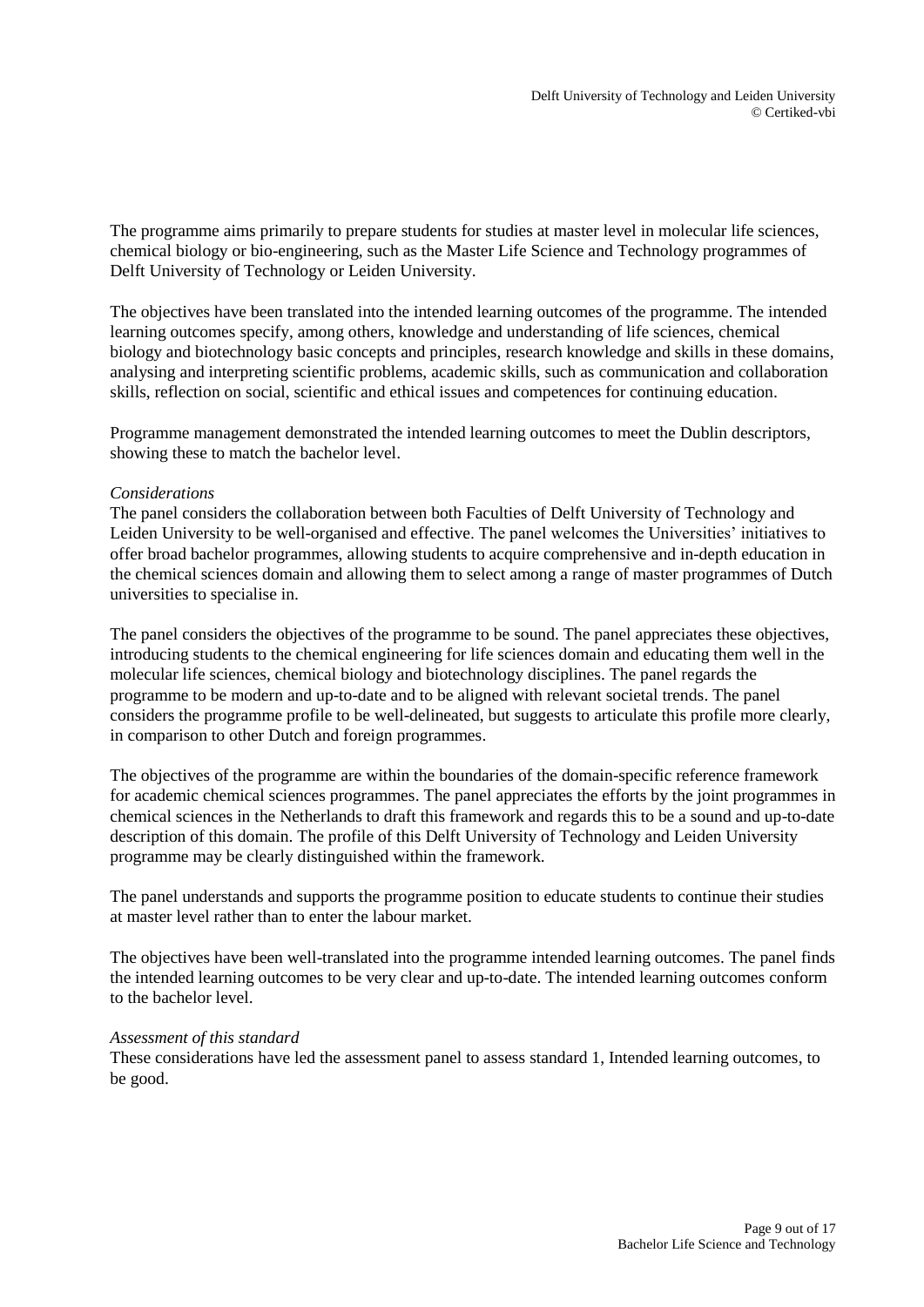### <span id="page-9-0"></span>**4.2 Standard 2: Teaching-learning environment**

The curriculum, the teaching-learning environment and the quality of the teaching staff enable the incoming students to achieve the intended learning outcomes.

#### *Findings*

The number of incoming students in the programme grew steadily from 2010 to 2017 from 113 students to 168 students. A small number of Dutch-speaking international students enrol. The gender balance of the group of incoming students is equal (50 %/50 %).

The curriculum has a study load of 180 EC and takes three years to complete. Programme management presented a table, mapping the intended learning outcomes to the curriculum components. The curriculum was renewed in the years 2013 to 2015, among others, to meet current trends in the field, to increase involvement of students and lecturers by raising the number of hours of face-to-face education and to improve the feasibility and the assessment structure of the programme. The current curriculum is organised in learning trajectories to enhance coherence and to present students integrated views on subjects. The learning trajectories are supporting disciplines mathematics, physics and chemistry, both theory and practice, core disciplines in life sciences and biotechnology, theory and practice, research skills, understanding research and academic literature, transferable skills and integration of knowledge. Courses are part of these learning trajectories. Transferable skills or academic skills training, being presentation skills, writing skills and collaboration skills and critical thinking are included in the courses. In the third year, students take a minor (30 EC), allowing them to broaden or deepen their studies. About 18 % of the students take the minor Advanced LST, offering them deepening or broadening knowledge within the programme domain. About 5 % to 10 % of the students spend the minor abroad. At the end of the curriculum, students conduct the Bachelor final project (18 EC). Programme management discusses gaps and overlap of courses as well as courses' subjects depth regularly with lecturers. New trends, such as bio-informatics are addressed in the curriculum. For talented students, the honours programme is offered, but only few students complete this programme.

About 43 lecturers are involved in the programme, coming from both Universities. Nearly all lecturers are PhDs and are actively engaged in research within one of the Leiden or Delft research groups. A few lecturers are especially appointed to teach in the programme, these lecturers being, however, affiliated with research groups, not to lose the valuable connection with research. The majority of the lecturers are BKO-certified, which is a requirement. The students expressed appreciating the lecturers and judged them to be easily approachable. In addition to the permanent staff, PhD students, post-doctoral co-workers and student assistants act as teaching assistants in tutorials, lab courses and research projects. Funds are available to recruit teaching assistants, alleviating lecturers' workload.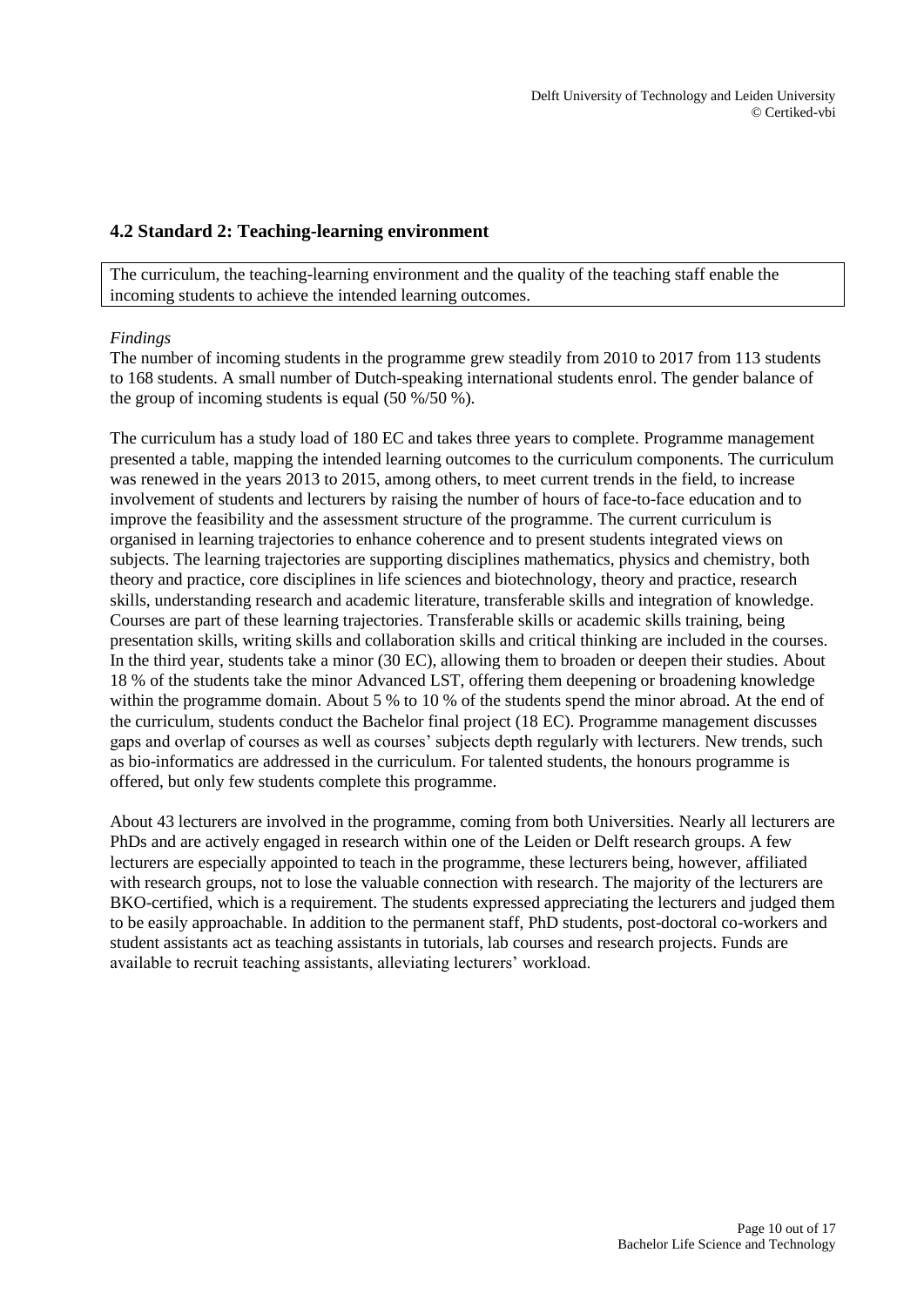Applicants with the Dutch pre-university secondary school diploma in the natural sciences & technology subject cluster or in the natural sciences & health subject cluster with mathematics B and physics are unconditionally admitted to the programme. Other students are admitted, if they have taken mathematics and physics at the required level. Before entering, applicants may fill out study-choice check on-line questionnaires. Prospective students with lower grades than 7.0 for mathematics are discouraged by mail by the academic counsellor to enrol.

The educational concept of the programme is research-based learning and geared towards activating learning on the part of the students. The study methods in most theoretical courses are lectures, seminars as exercise sessions and homework assignments. In the practical courses, teaching methods are practical work and group assignments. Lecturers adopt new, ICT-based teaching methods. About 30 % of the lectures are recorded. Programme management intends to raise this number. The average number of hours of face-to-face education in the curriculum is about 30 hours per week in the first year decreasing to about 24 hours per week in the third year. The overall students-to-staff ratio is 20 : 1. Both in Delft and Leiden, new buildings and laboratory facilities are available for the programme. The programme academic counsellor interviews all students, monitors their study pace and advises them in case of study problems. In the first year, students are assigned to mentor groups and are guided by student mentors, being secondyear students. The study association is active in scheduling activities for students in the programme. Students experience the programme to be demanding, but feasible. In the first year, students have to report 45 EC (Binding Study Advice). If they do not succeed, they have to leave the programme. Students having obtained 45 EC, may take the Summer School at the end of the first year, allowing them to gather additional credits. Students are required to draft their study plan for the second year, to avoid bottlenecks. The academic counsellors assist them with this. About 30 % to 40 % of the students leave the programme in the first year. The student success rates after three years are on average about 37 % and on average about 74 % after four years (figures for last three to four cohorts, proportions of students re-enrolling in second year). The target completion rate figures of programme management are 50 % after three years and 80 % after four years.

#### *Considerations*

The panel is pleased to see the substantial number of incoming students in the programme and notes the number being within programme capacity limits.

The curriculum matches the intended learning outcomes of the programme. The panel is very positive about the contents of the curriculum. The courses offer a solid foundation in subjects in molecular life sciences, chemical biology and biotechnology. The panel especially very much appreciates the balance of breadth and depth in the curriculum, the breadth of the programme not being at the expense of in-depth study of subjects. In addition, the curriculum is up-to-date and includes new trends in this field. The curriculum is coherent and well-structured along the learning trajectories. The panel regards the learning trajectories to have been well-designed, appreciating the transferable skills learning trajectory.

The lecturers in the programme are well-reputed researchers and skilled teachers. The panel regards the lecturers to be motivated and considers their educational capabilities to be up to standard. The panel notes sufficient numbers of teaching assistants being available to balance the lecturers' workload.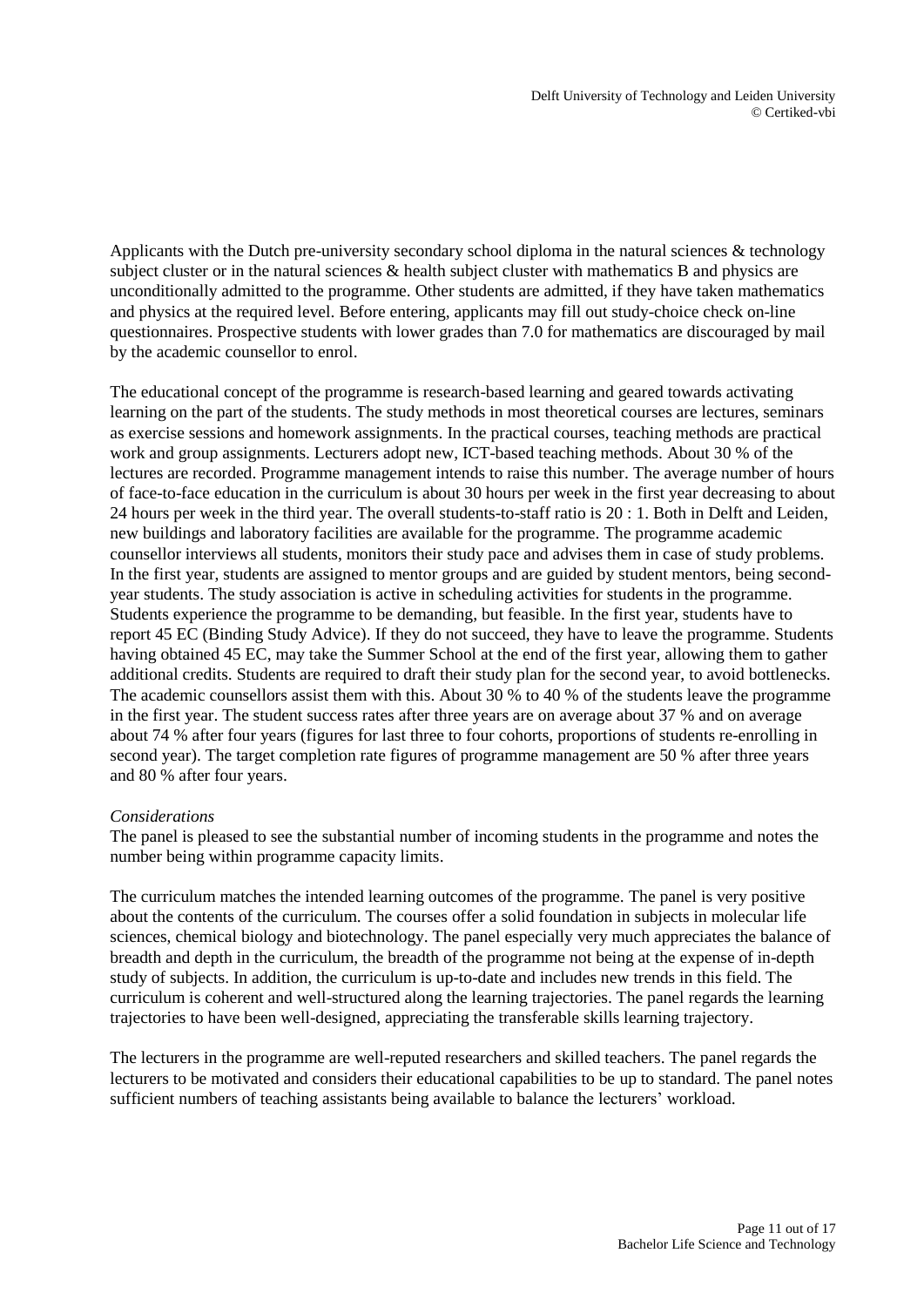The programme entry requirements and admission procedures are appropriate. The panel advises to make study-choice check activities compulsory, in order to admit more students having the proper motivation and capacities to complete the programme.

The panel regards the educational concept and the study methods of the programme to be appropriate, promoting students-activating learning processes. New study methods are introduced at a satisfactory pace. The number of practical courses in the curriculum is adequate, these courses being well-organised. The students-to-staff ratio and the number of hours of face-to-face education in the programme meet the standards. The academic counsellor and the student mentors ensure adequate study guidance. Although the programme is challenging, the panel regards the programme to be feasible and the study load to be evenly distributed. The panel supports the completion rate target figures, set by programme management.

#### *Assessment of this standard*

These considerations have led the assessment panel to assess standard 2, Teaching-learning environment, to be good.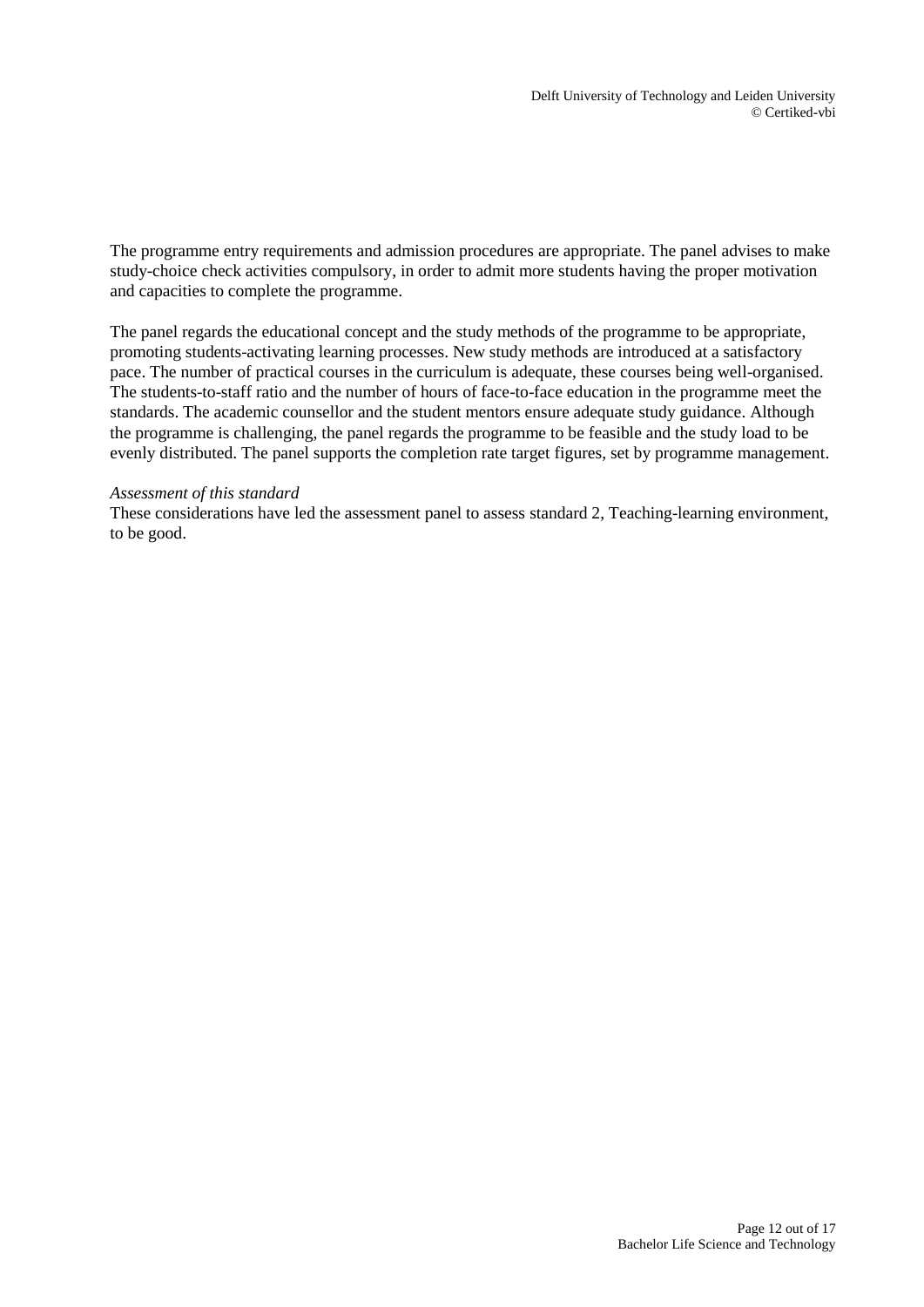### <span id="page-12-0"></span>**4.3 Standard 3: Student assessment**

#### The programme has an adequate system of student assessment in place.

#### *Findings*

The examinations and assessments in the programme are governed by the Teaching and Examination Regulations for the programme and the assessment policy document, drafted by the Board of Examiners. As has been indicated, the Board of Examiners has the authority to ensure the quality of examinations and assessments of the programme.

The examination methods in the courses are written examinations, written assignments, homework assignments, oral presentations and student participation. Courses always include more than one type of examination. Homework assignments are maximum 15 % of the final course grade, since it is impossible to establish these being the student's own work. In the practical courses, practical work as examination method is included. Academic and professional skills' assessments are part of the course examinations. In some courses, examinations are group reports and presentations. Free-riding is countered by individual components in the assessments. Students are allowed resits in the period immediately following the course period. At least half of the written assignments and Bachelor final projects are checked for fraud and plagiarism. On account of technical problems and because of confidentiality, not yet all are inspected. Programme management intends to have all checked.

The Bachelor final project is an individual research project, to be completed in thirteen weeks time. The project is supervised by supervisors of one of the research groups. Day-to-day supervisors may be PhD students or post-doctoral co-workers, acting under the responsibility of supervisors. At completion of the project, students are to submit the written report and are to present and defend the results. The project is assessed by at least two staff members. They use an extensive rubrics scoring form for their assessment, which includes as assessment criteria, among others, theoretical knowledge and understanding, scientific approach, research work, report, presentation and defence and academic skills.

In the programme, measures have been taken to ensure the validity, reliability and transparency of examinations and assessments. Examinations drafts are to be peer-reviewed by fellow examiners. Examinations are to include test matrices. In case of deviant grade distributions, examinations may be analysed. The Board of Examiners inspects on a regular basis samples of examinations and Bachelor thesis projects.

#### *Considerations*

The panel regards the examination and assessment regulations for the programme to be appropriate.

The panel approves of the examination methods adopted in the programme, noting these to be consistent with the goals and the contents of the courses. The panel is pleased to see academic and professional skills being assessed. The panel is positive about measures being taken to counter free-riding. The panel recommends to have all Bachelor final projects and written assignments checked for fraud and plagiarism, like programme management intends to do.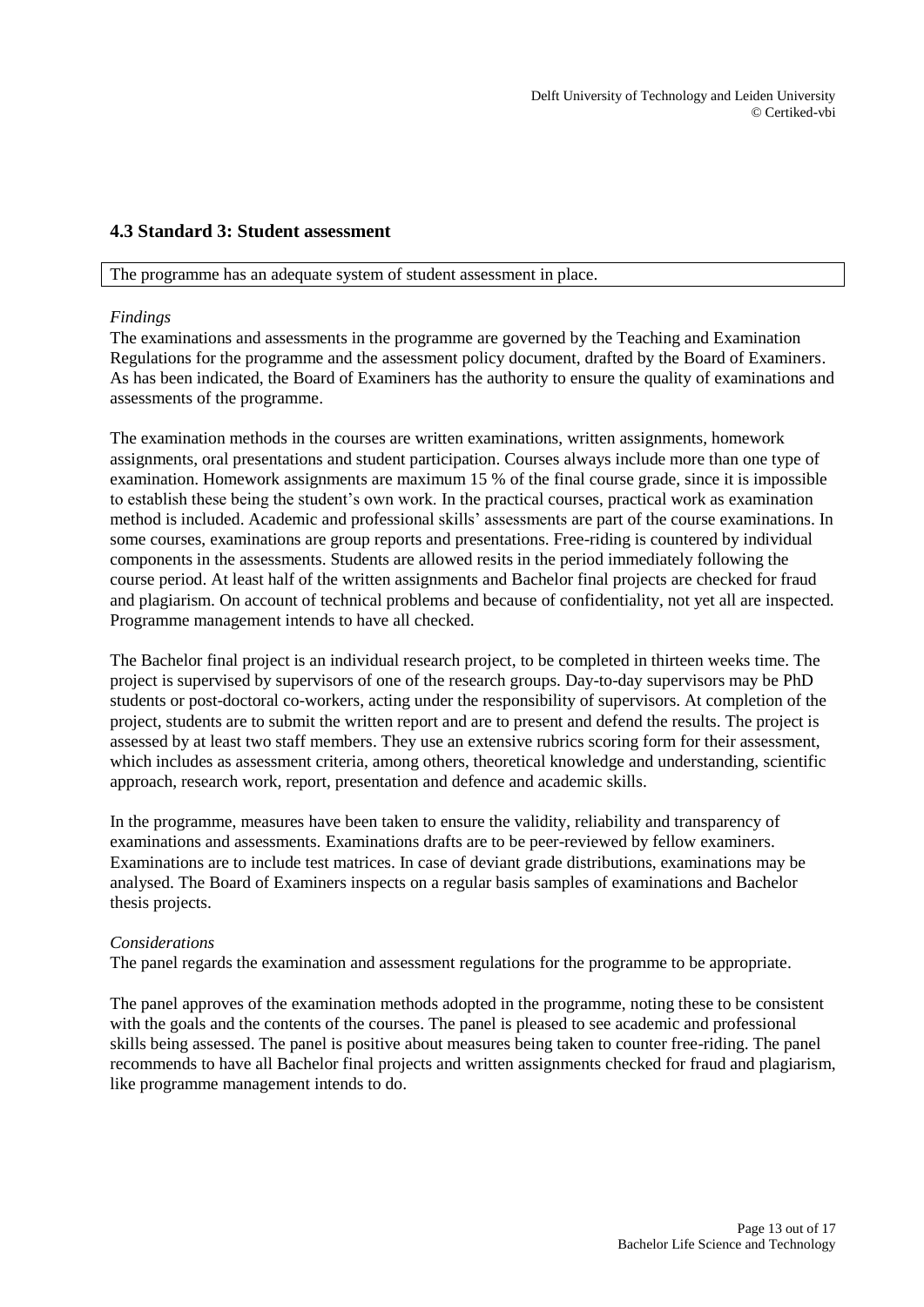The supervision and assessment processes for the Bachelor final projects are well-organised. Students are offered appropriate supervision and the assessment procedures are up to standard. The panel welcomes the rubrics scoring form and the academic skills being assessed in the project.

Measures have been taken in the programme to ensure the validity, reliability and transparency of examinations and assessments. The panel observes, however, these measures not being systematically followed through by examiners. Although the position and authority of the Board of Examiners are adequate, the panel proposes the Board to be more pro-active in enforcing the examination and assessment procedures.

#### *Assessment of this standard*

The considerations have led the assessment panel to assess standard 3, Student assessment, to be satisfactory.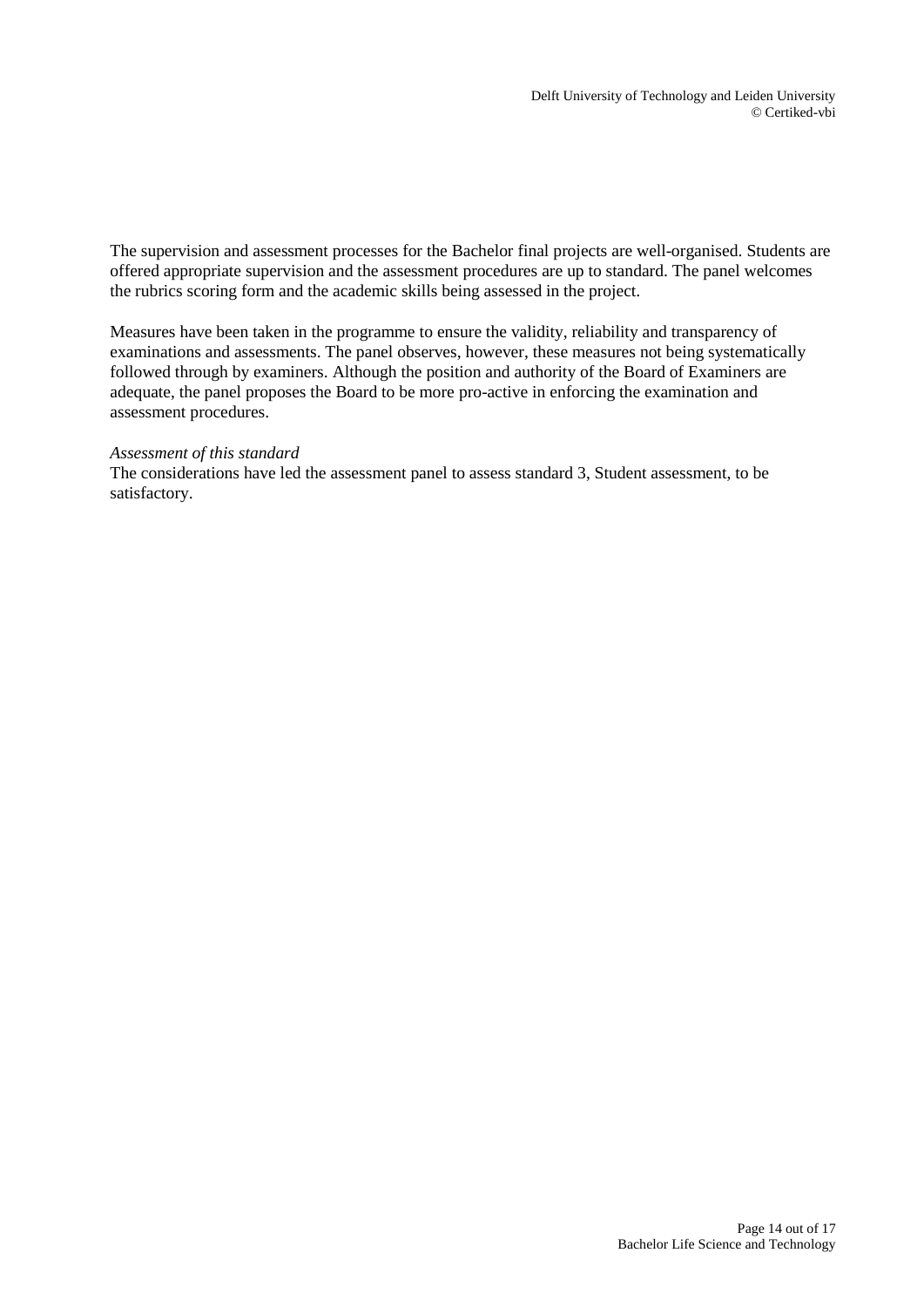### <span id="page-14-0"></span>**4.4 Standard 4: Achieved learning outcomes**

The programme demonstrates that the intended learning outcomes are achieved.

#### *Findings*

The panel studied the examinations of a number of courses of the programme.

In addition, the panel reviewed the Bachelor final projects of fifteen graduates of the programme with different grades. In these projects, students have to demonstrate to be able to conduct an individual research project within the domain of the programme. The average grade of the Bachelor final projects for the last years is 7.9.

As has been indicated, programme graduates may enter master programmes in the programme domain. The majority of the graduated proceed to the Master Life Science and Technology programmes of either Leiden University (about 30 %) or of Delft University of Technology (about 45 %). The other graduates mainly go on to enrol in master programmes of other Dutch universities.

Figures have been collected on the results of graduates in the Delft and Leiden Master Life Science and Technology programmes. Graduates perform well, nearly all of them completing these programmes.

#### *Considerations*

The panel regards the course examinations, which were reviewed by panel members, to be up to standard.

The panel regards the Bachelor final projects to definitely meet the requirements of the programme. Some of the grades awarded to these projects by the programme examiners are assessed by the panel as being somewhat too high.

The panel is convinced that students having completed the programme reached the intended learning outcomes and regards the graduates of this programme to be well prepared to continue their studies at master level in this domain.

#### *Assessment of this standard*

The considerations have led the assessment panel to assess standard 4, Achieved learning outcomes, to be satisfactory.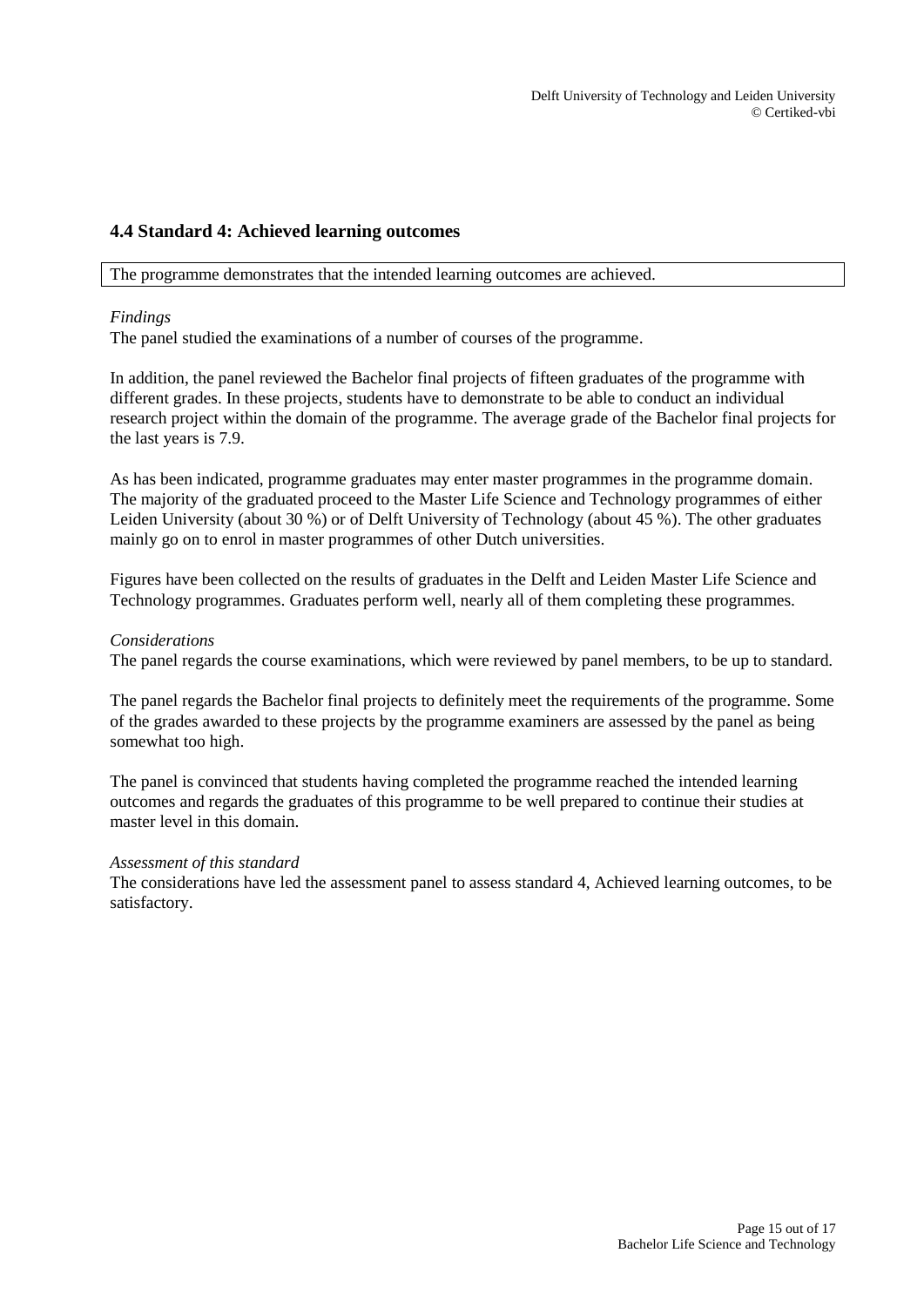Delft University of Technology and Leiden University © Certiked-vbi

## <span id="page-15-0"></span>**5. Overview of assessments**

| Standard                                  | Assessment   |
|-------------------------------------------|--------------|
| Standard 1. Intended learning outcomes    | Good         |
| Standard 2: Teaching-learning environment | Good         |
| Standard 3: Student assessment            | Satisfactory |
| Standard 4: Achieved learning outcomes    | Satisfactory |
| Programme                                 | Satisfactory |